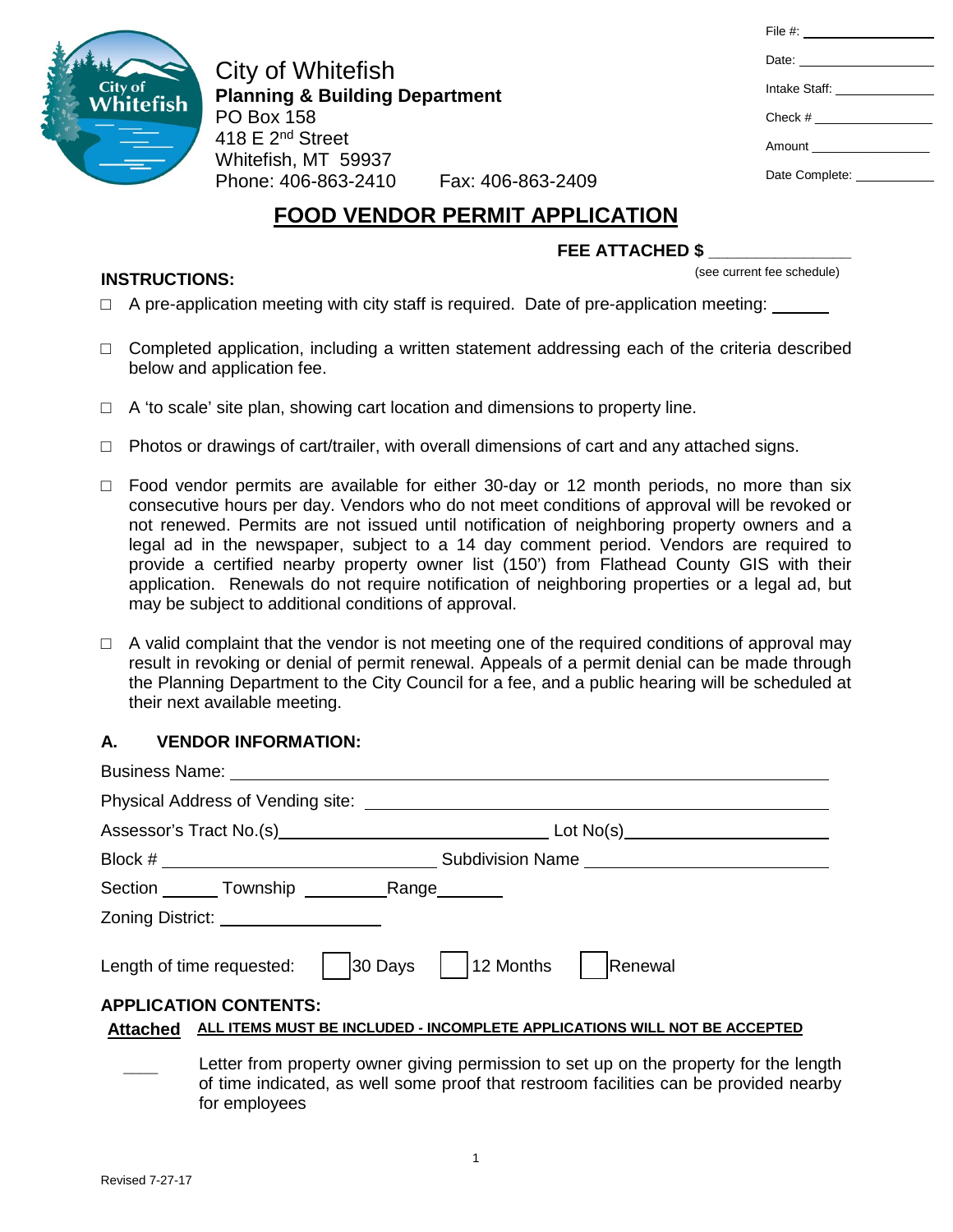|    | Site plan showing location of sales facility with setbacks including compliance with<br>Food Vendor setbacks in $$11-3-23(B)(3)$ and $(B)(10)$ , location of required garbage<br>can for customers, customer queuing, parking locations and layout and traffic<br>circulation, if necessary                                                                                                                                                              |
|----|----------------------------------------------------------------------------------------------------------------------------------------------------------------------------------------------------------------------------------------------------------------------------------------------------------------------------------------------------------------------------------------------------------------------------------------------------------|
|    | Sign plan showing the size and content of sign allowed attached to cart                                                                                                                                                                                                                                                                                                                                                                                  |
|    | Proof of an insurance policy, issued by an insurance company licensed to do<br>business in the state for:<br>a. Public liability insurance in an amount of not less than \$500,000 for injuries,<br>including those resulting in death, resulting from any one occurrence, and on<br>account of any one accident; and<br>b. Property damage insurance in an amount of not less than \$25,000 for damages<br>on account of any one accident or occurrence |
|    | Proof of a valid Flathead County Food Service Permit. Date approved:                                                                                                                                                                                                                                                                                                                                                                                     |
|    | Copy of Whitefish City Business License                                                                                                                                                                                                                                                                                                                                                                                                                  |
| В. | <b>PROPERTY OWNER(S) OF RECORD:</b>                                                                                                                                                                                                                                                                                                                                                                                                                      |

|        | Phone: ________________ |
|--------|-------------------------|
|        |                         |
|        |                         |
| Email: |                         |
|        |                         |

## **APPLICANT (if different than above):**

| Name:                                                          | Phone: |
|----------------------------------------------------------------|--------|
| Mailing Address: __                                            |        |
| City, State, Zip: 2008. Experience of the State of Table 2014. |        |
| Email:                                                         |        |

NON-PROFIT: YES/NO

## **C. MENU/DESCRIPTION OF FOOD ITEMS TO BE SOLD:**

# **PROPOSED HOURS OF OPERATION and DAYS/WEEK:** \_\_\_\_\_\_\_\_\_\_\_\_\_\_\_\_\_\_\_\_\_\_\_\_\_\_\_\_\_\_\_

**PROPOSED DATES OF OPERATION:** 30-Day \_\_\_\_\_\_\_\_\_\_\_\_\_ to \_\_\_\_\_\_\_\_\_\_\_\_\_\_\_

12 Month Permit Start Date: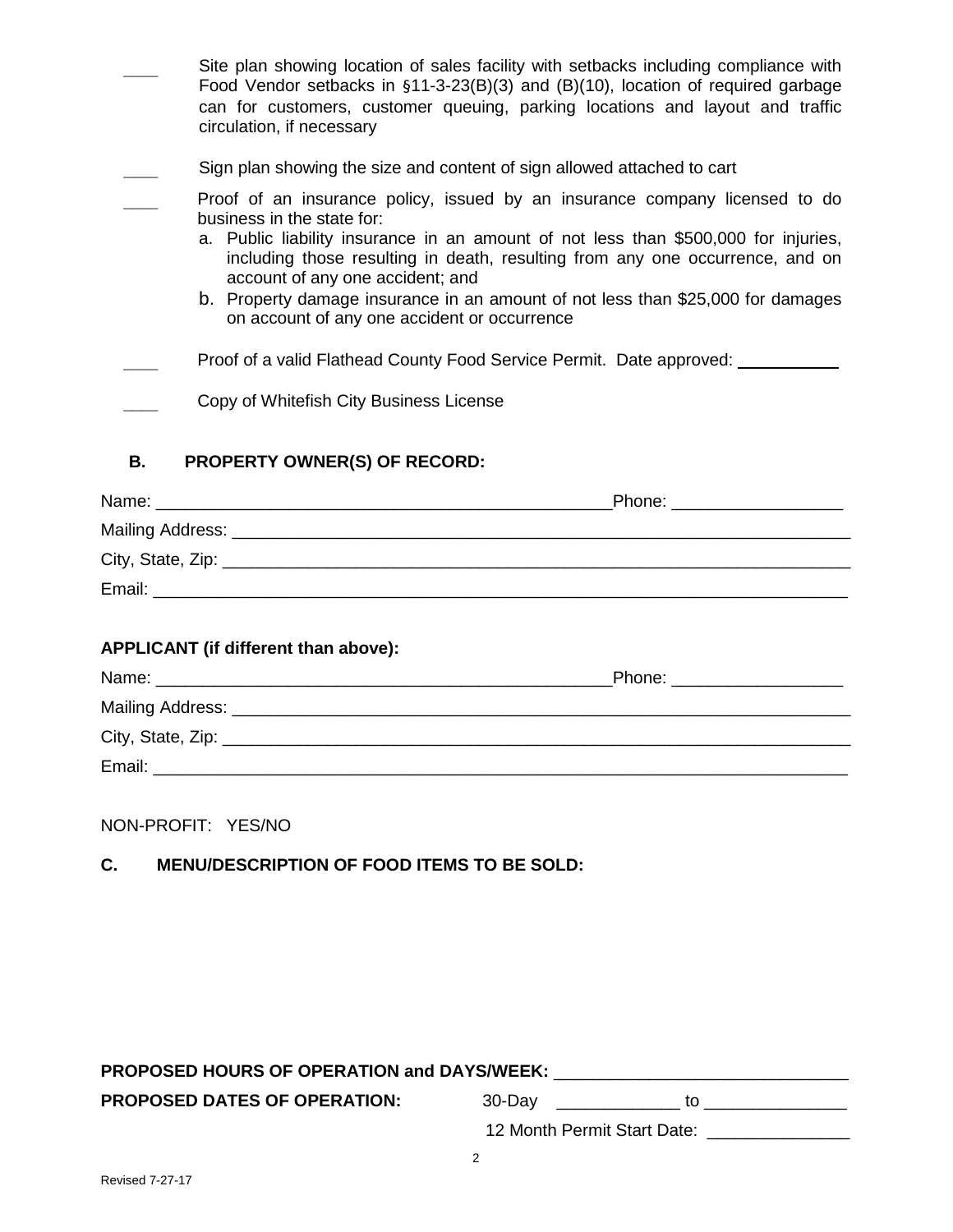**D. FINDINGS:** The following criteria form the basis for approval or denial of the Food Vendor Permit (§11-3-23). The burden of satisfactorily addressing these criteria lies with the applicant. Review the criteria below and discuss how the proposal conforms to the criteria. If the proposal does not conform to the criteria, describe how it will be mitigated.

- A. Vendor stand must be located on private property, have the property owner's permission and have permission to use nearby restroom facilities for employees.
- B. Site Plan:
	- 1. No seating or other customer service shall be provided on site.
	- 2. A drive thru is not permitted.
	- 3. A trash receptacle shall be provided for customers and shall be emptied daily. The site shall be free of trash/litter at the end of each business day.
- C. Sales Facility:
	- 1. Facility shall be portable. This standard is met if set-up and tear-down time does not exceed 30 minutes. The facility shall always be attended and shall be removed at the end of each shift. Sites must be vacated by 3 a.m.
	- 2. Vendor must have building/cart physically inspected and approved by the City of Whitefish Building Official for health and safety prior to the start of business.
	- 3. The method of electricity shall meet the requirements of §11-3-23(B)(7) and may require an electrical permit.
	- 4. Provisions for water and sewer shall comply with the requirements of §11-3-23(B)(5) and  $(B)(6)$ .
	- 5. A five-pound ABC Fire Extinguisher is required if a heating or cooking appliance is used.
- D. Signage shall comply with §11-5-6, but in no case shall exceed 20 square feet. All signage shall be attached to the sales facility. No sidewalk or banner signs are permitted.
- E. The vendor shall provide proof of a valid Flathead County Food Service Permit. All applicable laws, rules and regulations regarding food handling and preparation shall be adhered to  $$ including all requirements for mobile vendors.
- F. Vendor must have a valid City of Whitefish business license and agree to report all Resort Tax revenue, as required.